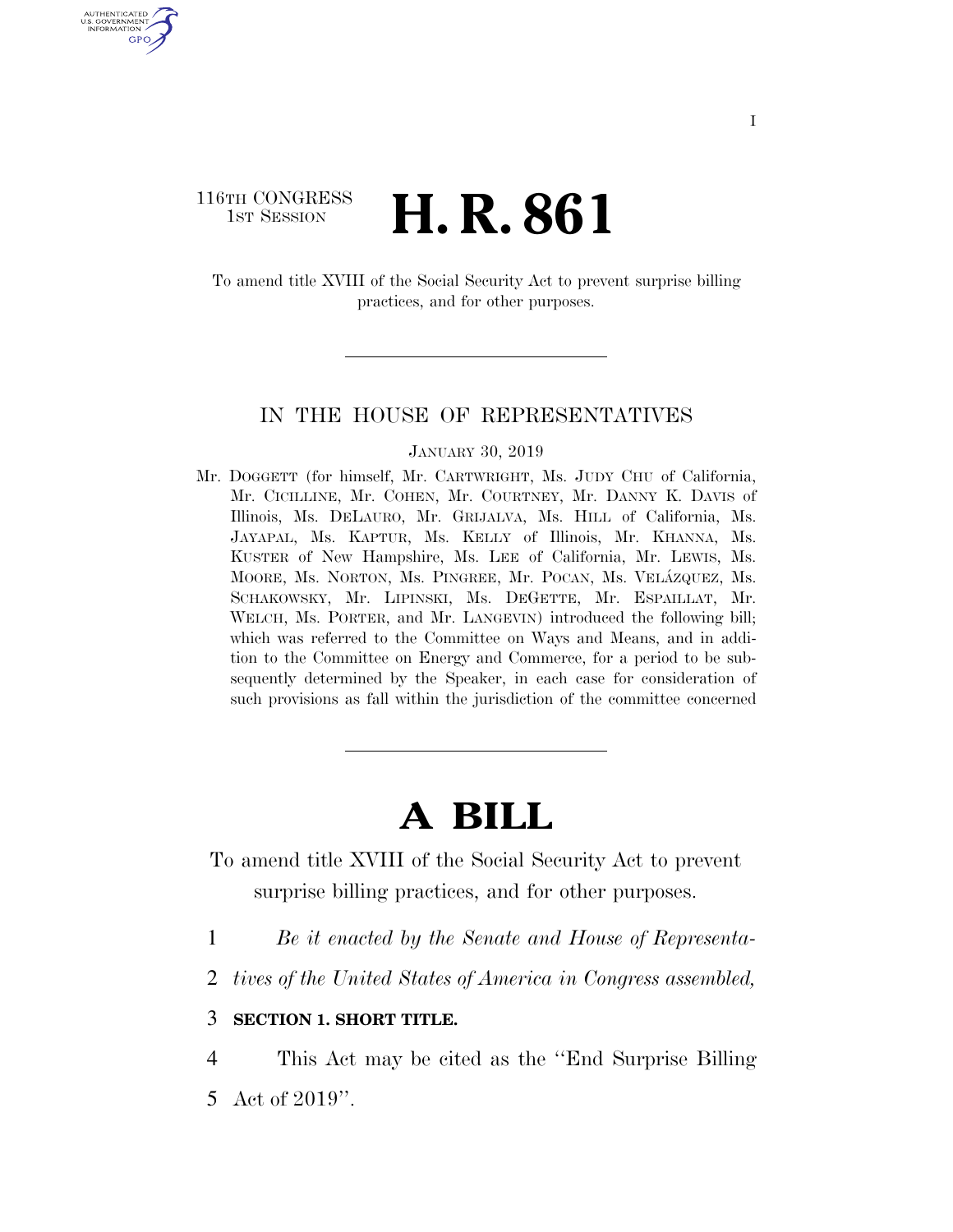| $\mathbf{1}$  | SEC. 2. PREVENTING SURPRISE BILLING PRACTICES.          |
|---------------|---------------------------------------------------------|
| 2             | (a) CONDITION OF PARTICIPATION IN MEDICARE.-            |
| 3             | Section 1866 of the Social Security Act (42 U.S.C.      |
| 4             | $1395cc$ is amended—                                    |
| 5             | $(1)$ in subsection $(a)(1)$ —                          |
| 6             | $(A)$ in subparagraph $(X)$ , by striking               |
| 7             | "and" at the end;                                       |
| 8             | $(B)$ in subparagraph $(Y)$ , by striking at            |
| 9             | the end the period and inserting ", and"; and           |
| 10            | (C) by inserting after such subparagraph                |
| <sup>11</sup> | (Y) the following new subparagraph.                     |
| 12            | " $(Z)$ in the case of a hospital or critical ac-       |
| 13            | cess hospital, to adopt and enforce a policy to         |
| 14            | ensure compliance with the requirements of              |
| 15            | paragraphs $(1)$ and $(4)$ of subsection $(l)$ and to   |
| 16            | meet the requirements of such paragraphs (re-           |
| 17            | lating to the prevention of surprise billing prac-      |
| 18            | tices). $\prime$ ; and                                  |
| 19            | $(2)$ by adding at the end the following new sub-       |
| 20            | section:                                                |
| 21            | "(1) REQUIREMENT FOR PURPOSES OF PREVENTING             |
| 22            | SURPRISE BILLING.                                       |
| 23            | "(1) IN GENERAL.—For purposes of subsection             |
| 24            | $(a)(1)(Z)$ , the requirements described in this para-  |
| 25            | graph are, with respect to a hospital or critical ac-   |
| 26            | cess hospital, in the case of an individual with health |
|               | •HR 861 IH                                              |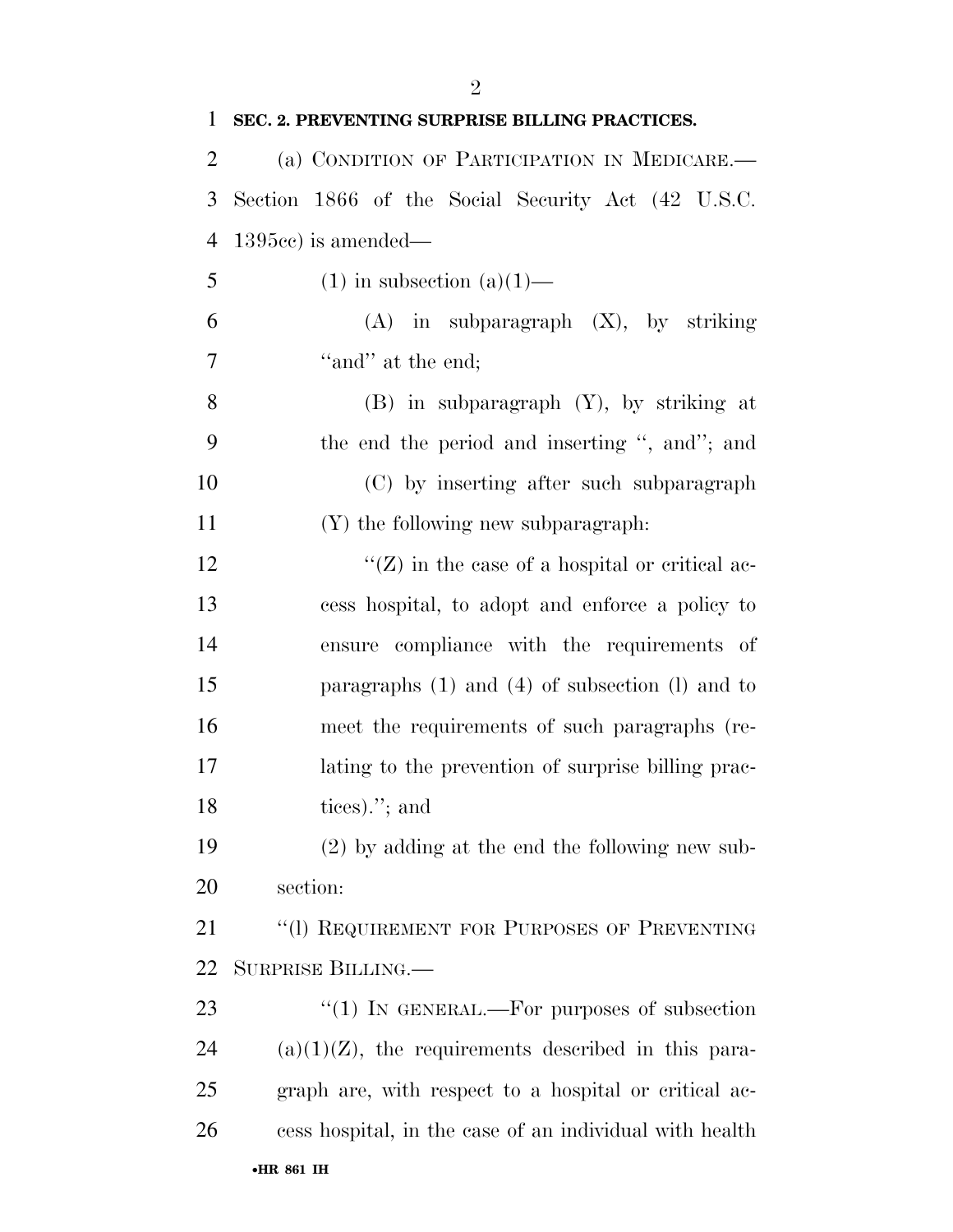| $\mathbf{1}$   | benefits coverage, including benefits under a group      |
|----------------|----------------------------------------------------------|
| $\overline{2}$ | health plan or health insurance coverage offered in      |
| 3              | the group or individual market (as such terms are        |
| $\overline{4}$ | defined in section 2791 of the Public Health Service     |
| 5              | Act) or under this title, title XIX, title XXI, or an-   |
| 6              | other government-sponsored health plan or program,       |
| 7              | who seeks to be furnished items or services or is to     |
| 8              | be furnished items or services by the hospital or crit-  |
| 9              | ical access hospital (including by a provider of serv-   |
| 10             | ices or supplier that furnishes items or services at     |
| 11             | the hospital or critical access hospital), that the hos- |
| 12             | pital or critical access hospital—                       |
| 13             | " $(A)(i)$ provides to the individual (or to a           |
| 14             | representative of the individual), on the date on        |
| 15             | which the individual makes an appointment to             |
| 16             | be furnished such items or services, if applica-         |
| 17             | ble, and on the date on which the individual is          |
| 18             | furnished such items and services, a written no-         |
| 19             | tice specified by the Secretary through rule-            |
| 20             | making that—                                             |
| 21             | $\lq\lq$ contains the information required               |
| 22             | under paragraph $(2)$ ; and                              |
| 23             | $\lq\lq$ (II) is signed and dated by the indi-           |
| 24             | vidual; and                                              |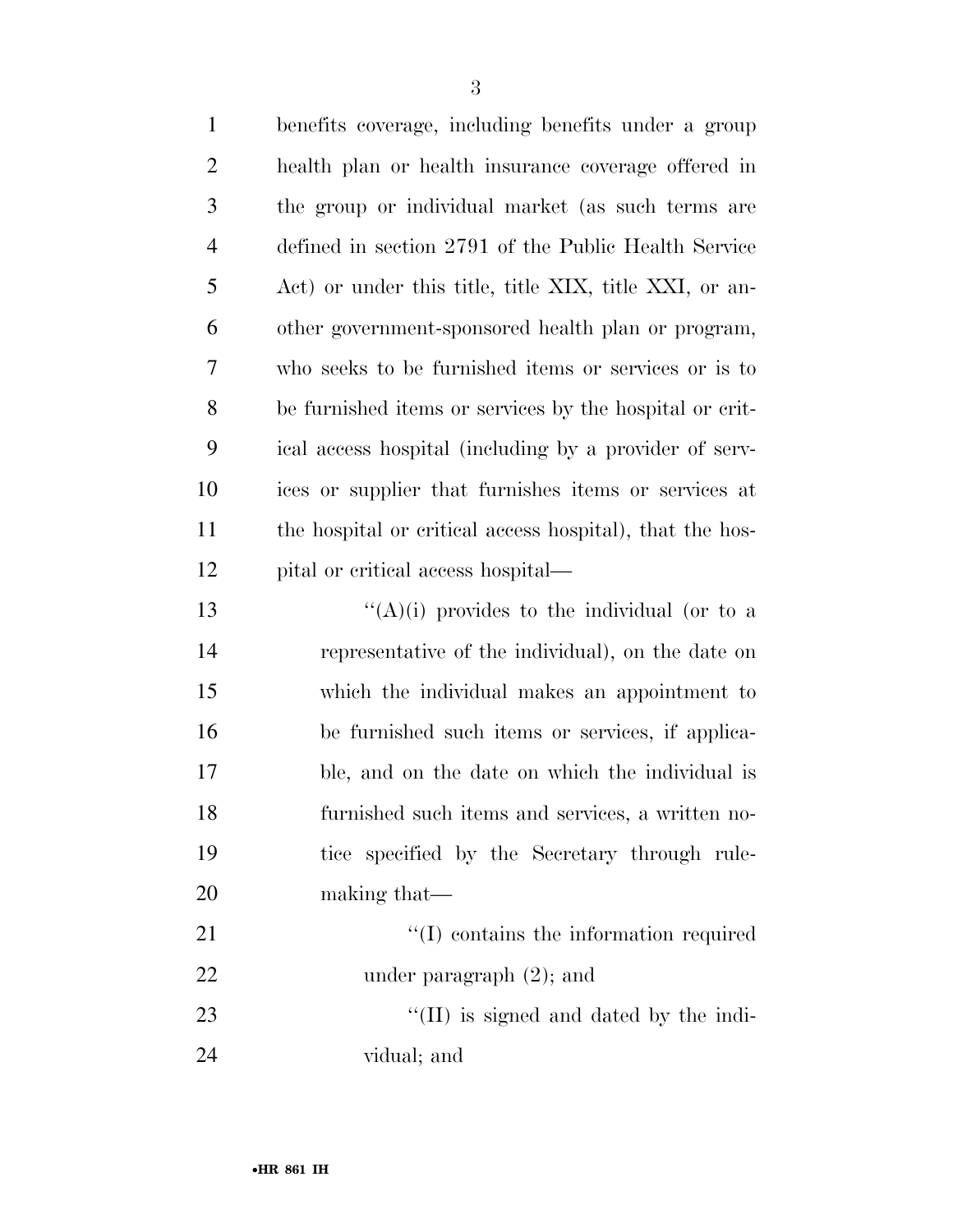1  $''(ii)$  retains a copy of each such notice for a period specified through rulemaking by the Secretary; and

4 ''(B) in the case that such hospital or crit- ical access hospital (or provider of services or supplier furnishing services at such hospital or critical access hospital) is not within the health care provider network or otherwise a partici- pating provider of services or supplier with re- spect to such health benefits coverage of such individual, obtains from the individual the con-sent described in paragraph (3).

13 "(2) INFORMATION INCLUDED IN NOTICE. The notice described in paragraph (1)(A) shall in- clude, with respect to an individual with health bene- fits coverage described in paragraph (1) who seeks to be furnished items or services or is to be fur- nished items or services by a hospital or critical ac- cess hospital (including by a provider of services or supplier that furnishes items or services at the hos- pital or critical access hospital), a notification of each of the following:

23 ''(A) Whether the hospital or critical ac- cess hospital is not within the health care pro-vider network or otherwise a participating pro-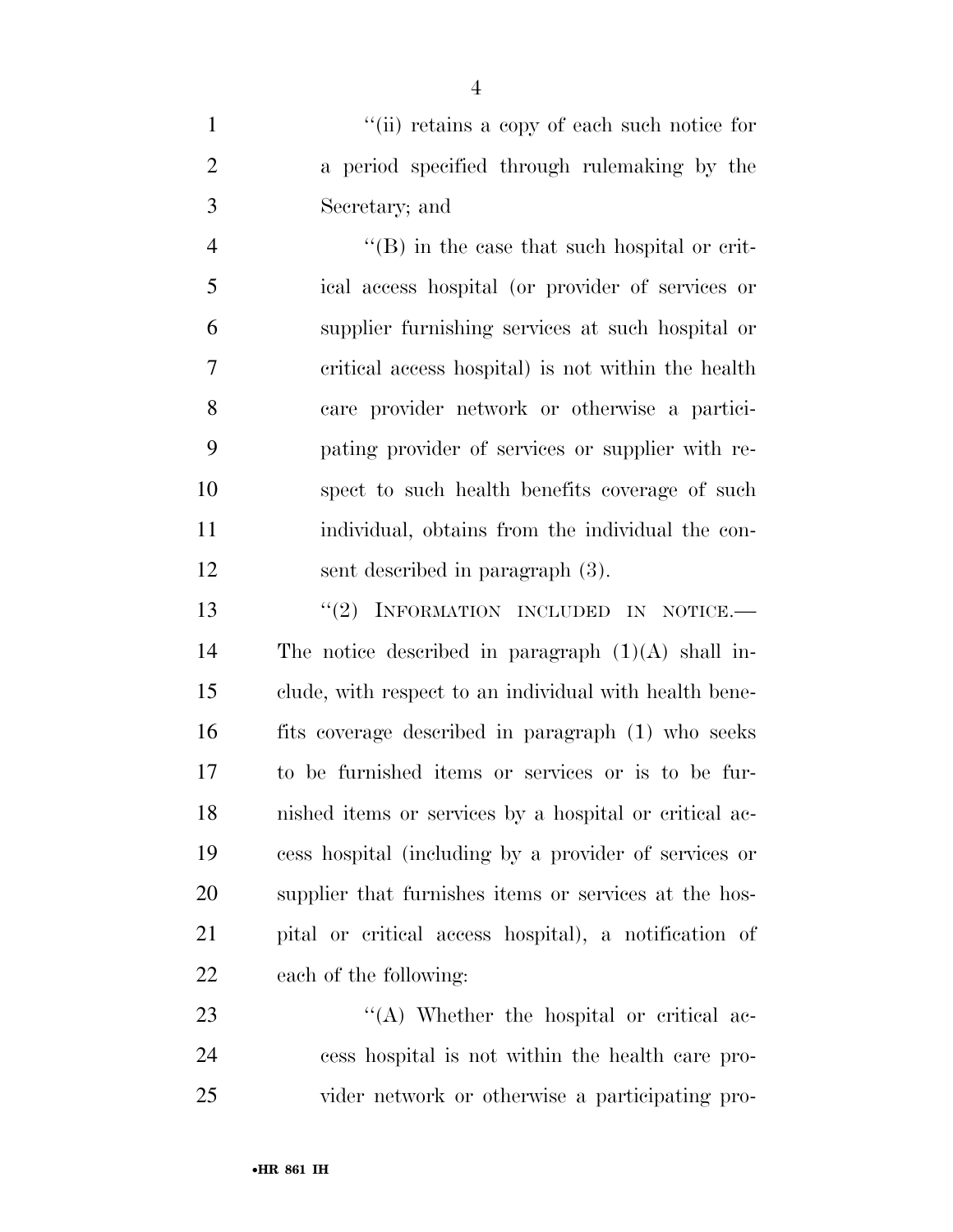| $\mathbf{1}$   | vider of services or supplier with respect to such   |
|----------------|------------------------------------------------------|
| $\overline{2}$ | health benefits coverage of such individual.         |
| $\mathfrak{Z}$ | $\lq\lq$ . If the hospital or critical access hos-   |
| $\overline{4}$ | pital is not within such network or otherwise        |
| 5              | such a participating provider or supplier, the       |
| 6              | estimated amount that the hospital or critical       |
| $\tau$         | access hospital will charge the individual for       |
| 8              | such items and services in excess of any cost        |
| 9              | sharing obligations that the individual would        |
| 10             | otherwise have under such health benefits cov-       |
| 11             | erage for such items and services if the hospital    |
| 12             | or critical access hospital were within such net-    |
| 13             | work or otherwise participating in such cov-         |
| 14             | erage.                                               |
| 15             | $\lq\lq$ (C) Whether any of the providers of serv-   |
| 16             | ices or suppliers furnishing items or services at    |
| 17             | the hospital or critical access hospital who will    |
| 18             | furnish the items or services to the individual      |
| 19             | are not within the health care provider network      |
| 20             | or otherwise a participating provider of services    |
| 21             | or supplier with respect to such health benefits     |
| 22             | coverage of such individual.                         |
| 23             | $\lq\lq$ (D) If any of such providers of services or |
| 24             | suppliers are not within such network or other-      |
| 25             | wise such a participating provider or supplier,      |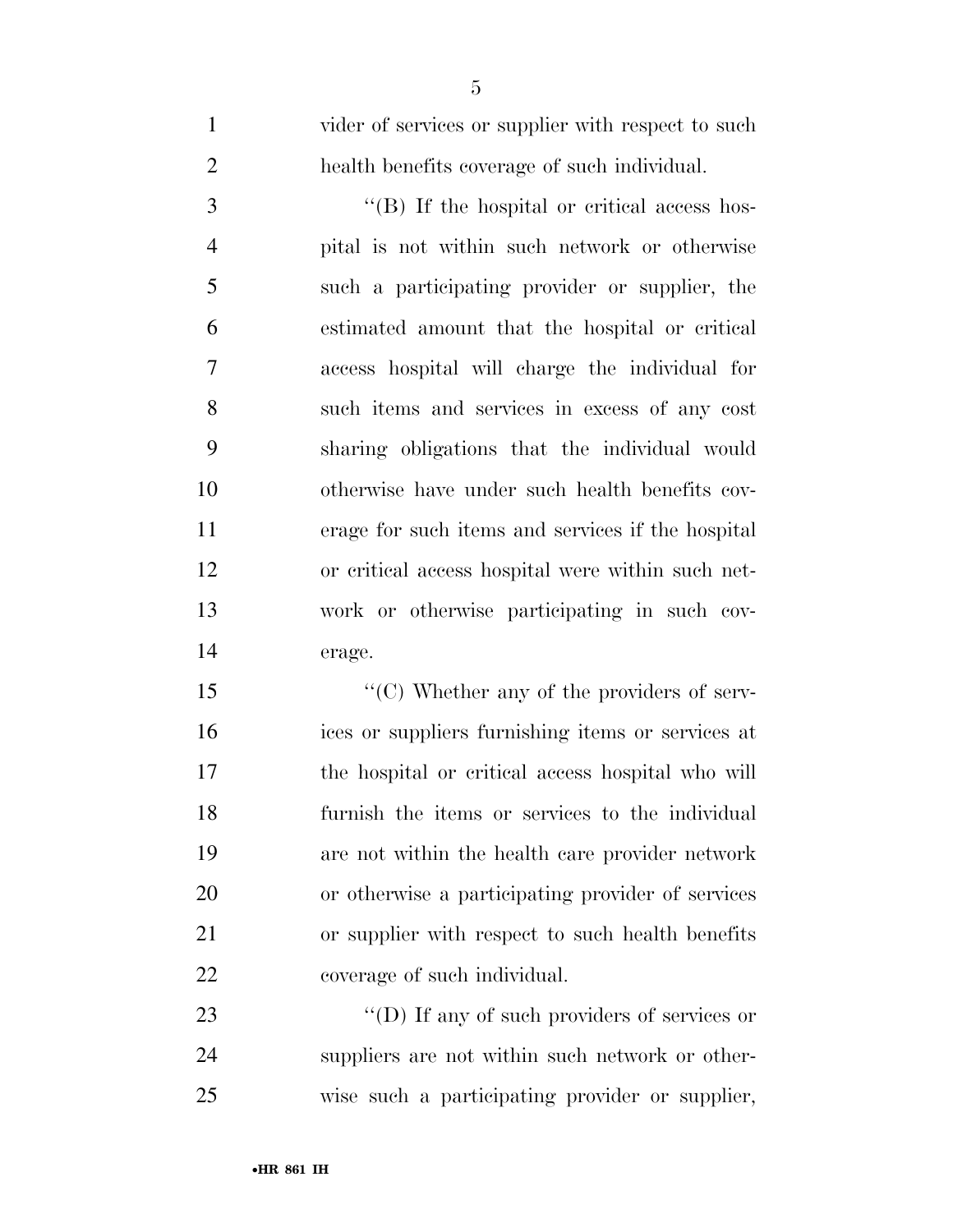the estimated amount that such providers of services or suppliers will charge the individual for such items and services in excess of any cost sharing obligations that the individual would otherwise have for such items and services if the providers of services or suppliers were with- in the such network or otherwise participating in such coverage.

9 "(3) CONSENT DESCRIBED.—For purposes of 10 paragraph  $(1)(B)$ , the consent described in this paragraph, with respect to an individual with health benefits coverage described in paragraph (1) who is to be furnished items or services by a hospital or critical access hospital (or provider of services or supplier furnishing services at such hospital or crit- ical access hospital) that is not within the health care provider network or otherwise a participating provider of services or supplier with respect to such health benefits coverage of such individual, is a doc- ument specified by the Secretary through rule- making that is signed by the individual (or by a rep- resentative of the individual) not less than 24 hours prior to the individual being furnished such items or services by such hospital, critical access hospital,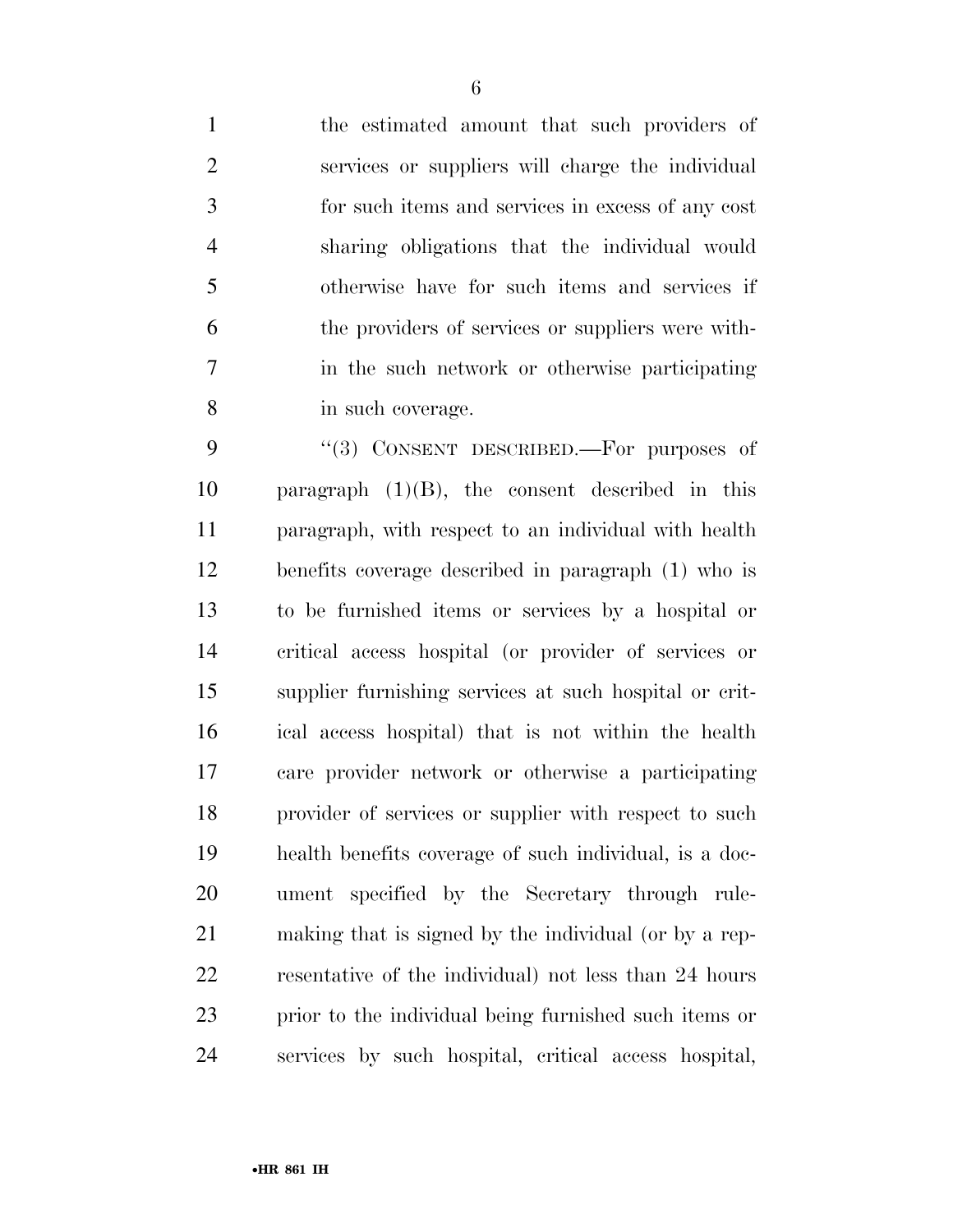| $\mathbf{1}$   | provider of services, or supplier, respectively, and |
|----------------|------------------------------------------------------|
| $\overline{2}$ | $that-$                                              |
| 3              | "(A) acknowledges that the individual has            |
| $\overline{4}$ | been—                                                |
| 5              | "(i) provided with a written estimate                |
| 6              | of the charge that the individual will be as-        |
| 7              | sessed for the items or services anticipated         |
| 8              | to be furnished to the individual by the             |
| 9              | hospital, critical access hospital, provider         |
| 10             | of services, or supplier that is not within          |
| 11             | such network or otherwise such a partici-            |
| 12             | pating provider of services or supplier; and         |
| 13             | "(ii) informed that the payment of                   |
| 14             | such charge by the individual will not ac-           |
| 15             | crue toward any limitation that the health           |
| 16             | benefits coverage places upon the annual             |
| 17             | out-of-pocket expenses to be paid by the             |
| 18             | individual or upon the in-network deduct-            |
| 19             | ible to be paid by the individual; and               |
| 20             | $\lq\lq (B)$ documents the consent of the indi-      |
| 21             | vidual to-                                           |
| 22             | "(i) be furnished with such items or                 |
| 23             | services by such hospital, critical access           |
| 24             | hospital, provider of services, or supplier,         |
|                |                                                      |

as applicable; and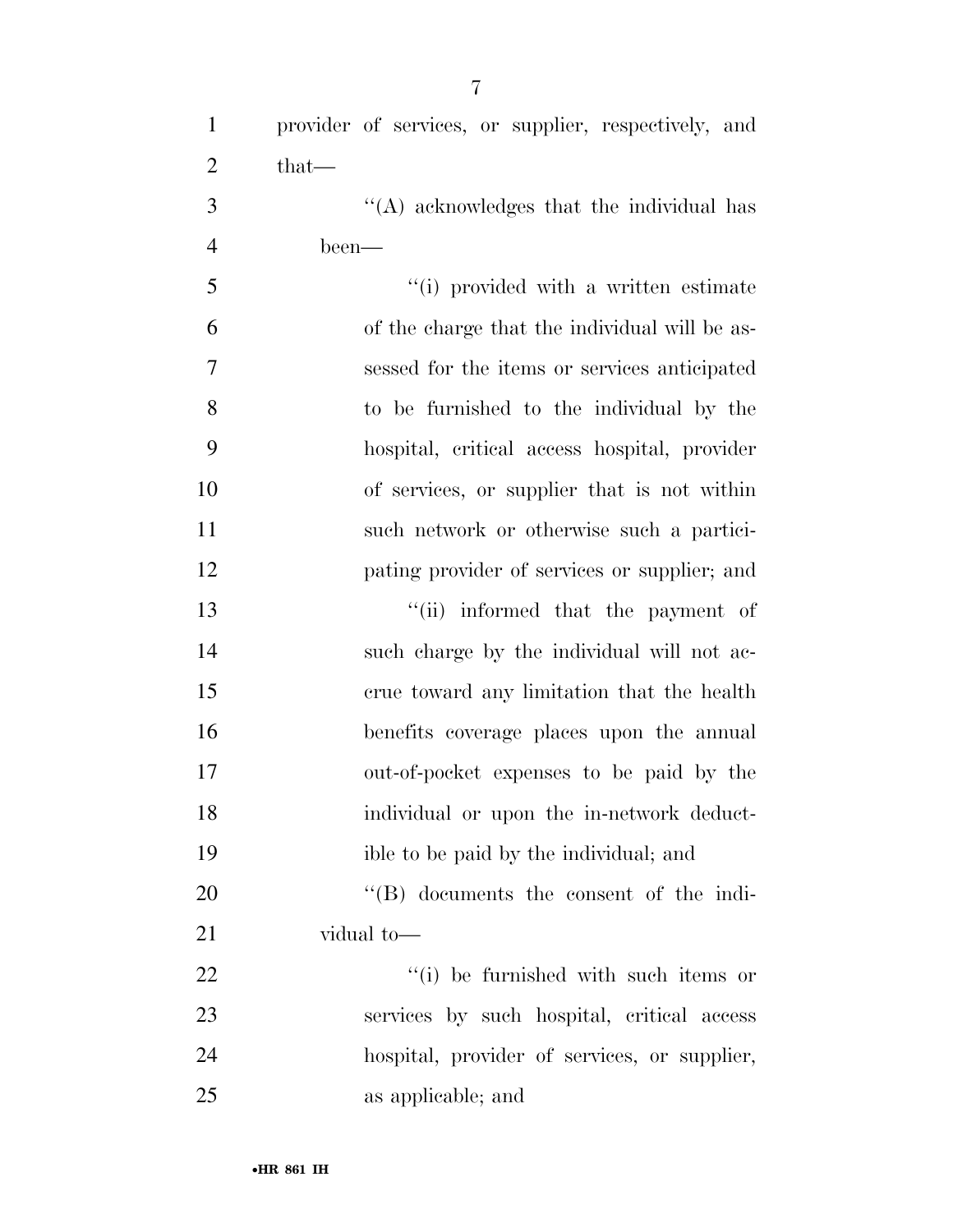| $\mathbf{1}$   | "(ii) in the case that the individual is                            |
|----------------|---------------------------------------------------------------------|
| $\overline{2}$ | so furnished such items or services, be                             |
| 3              | charged an amount approximate to the es-                            |
| $\overline{4}$ | timated charge described in subparagraph                            |
| 5              | $(A)(i)$ with respect to such items or serv-                        |
| 6              | ices.                                                               |
| 7              | "(4) LIMITATIONS ON PAYMENT<br>BY<br>INDI-                          |
| 8              | VIDUAL.—For purposes of subsection $(a)(1)(Z)$ , the                |
| 9              | requirements under this paragraph are the following:                |
| 10             | $\lq\lq (A)$ IN CASE OF NONCOMPLIANCE<br>BY                         |
| 11             | $\operatorname{AND}$<br>CRITICAL ACCESS<br><b>HOSPITALS</b><br>HOS- |
| 12             | PITALS.—In the case of an individual with                           |
| 13             | health benefits coverage described in paragraph                     |
| 14             | $(1)$ who is furnished items or services by a hos-                  |
| 15             | pital or critical access hospital (or provider of                   |
| 16             | services or supplier furnishing services at such                    |
| 17             | hospital or critical access hospital) that is not                   |
| 18             | within the health care provider network or oth-                     |
| 19             | erwise a participating provider of services or                      |
| 20             | supplier with respect to such health benefits                       |
| 21             | coverage of such individual, if the hospital or                     |
| 22             | critical access hospital does not comply with the                   |
| 23             | requirements of paragraph (1) with respect to                       |
| 24             | the furnishing of such items or services to such                    |
| 25             | individual, the hospital or critical access hos-                    |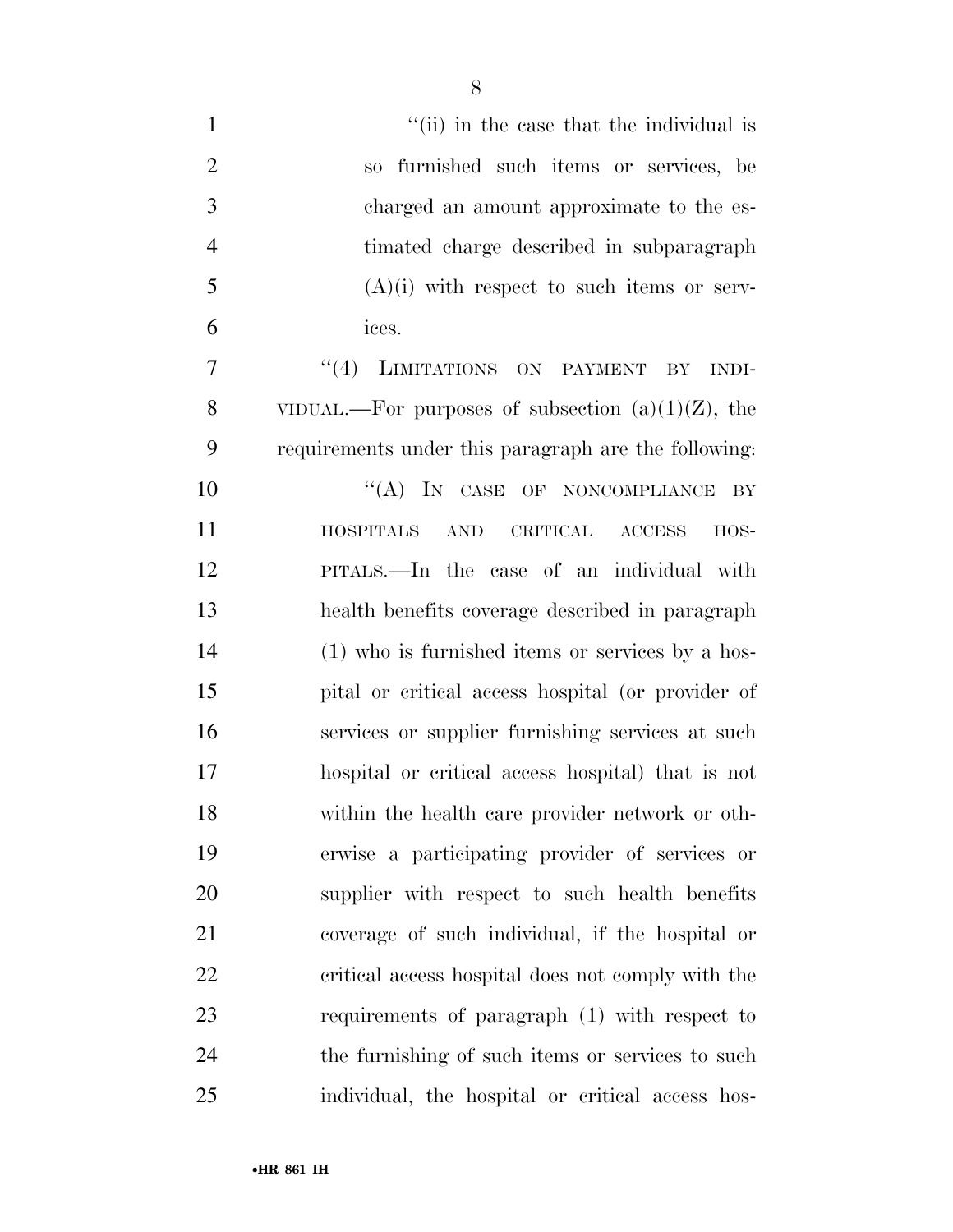pital (or, as applicable, the provider of services or supplier furnishing such items or services to such individual) may not charge the individual more than the amount that the individual would have been required to pay in cost sharing if such items or services had been furnished by a hospital or critical access hospital, as applicable (or by a provider of services or supplier, as ap- plicable) that is within such network or that is otherwise such a participating provider of serv-11 ices or supplier.

12 "(B) IN CASE OF SAME-DAY EMERGENCY SERVICES.—In the case of an individual with health benefits coverage described in paragraph (1) who is furnished items or services by a hos- pital or critical access hospital (or provider of services or supplier furnishing services at such hospital or critical access hospital) that is not within the health care provider network or oth- erwise a participating provider of services or supplier with respect to such health benefits coverage of such individual on the same date on which the individual makes an appointment for such items or services (or otherwise presents at the hospital or critical access hospital for such